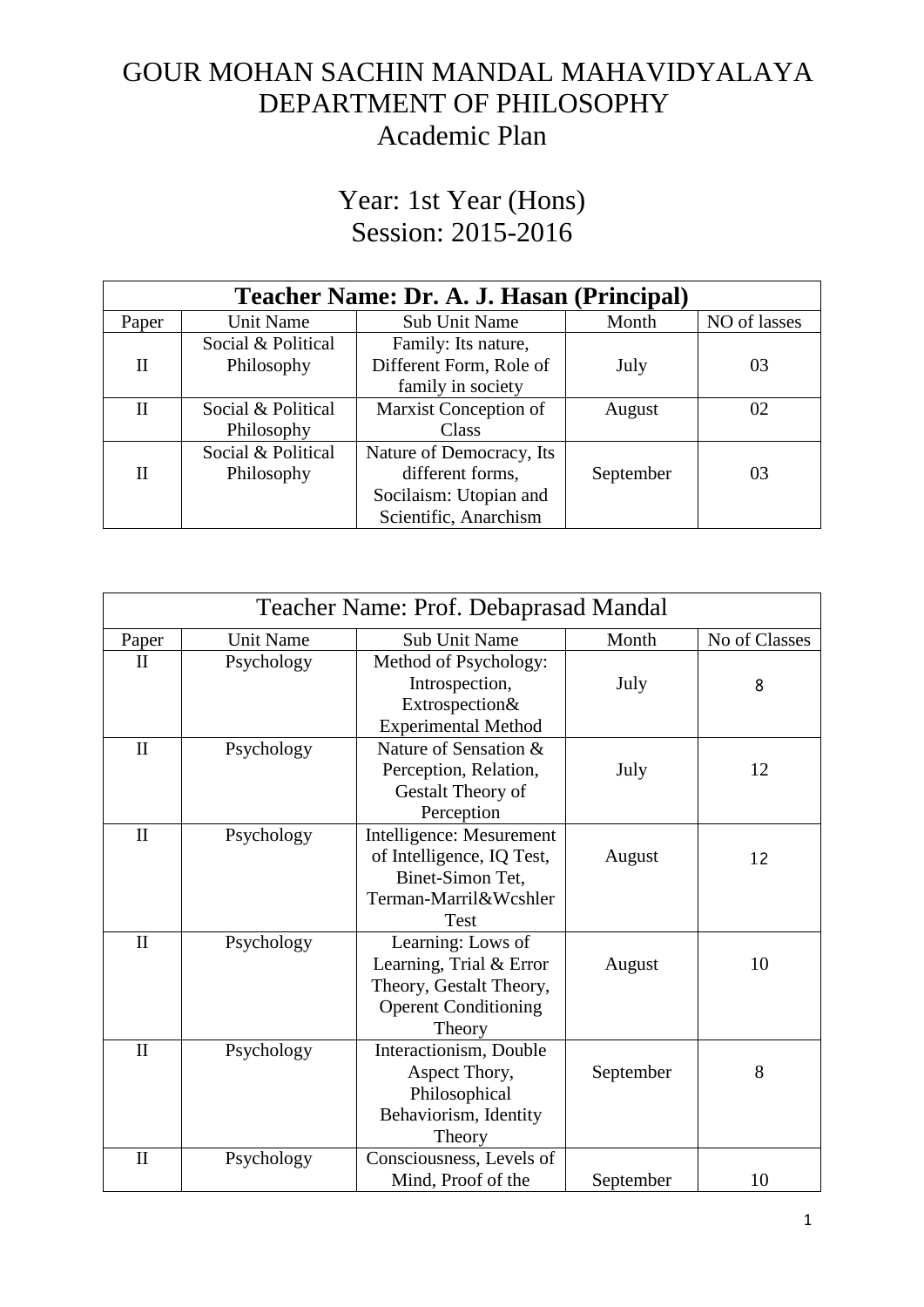|   |                          | existent of Un-conscious    |          |    |
|---|--------------------------|-----------------------------|----------|----|
|   |                          | mind                        |          |    |
| I | Introduction of          | Introduction, Division of   |          |    |
|   | <b>Indian Philosophy</b> | <b>Indian Philosophical</b> | October  | 3  |
|   |                          | Schools, Astika&Nastika     |          |    |
| Ι | Carvaka                  | Carvaka Epistemology        | November | 5  |
|   | Carvaka                  | Carvaka Metaphysics         | November | 3  |
| I | Carvaka                  | Carvaka Ethics              | December | 3  |
| I | Nyaya                    | Prama, Pramana and          | December | 10 |
|   |                          | Pratyaksa                   |          |    |
| I | Nyaya                    | Classification of           |          | 10 |
|   |                          | Pratyaksa, Nirvikalpaka,    | January  |    |
|   |                          | Savikalpaka                 |          |    |
| I | Nyaya                    | Anumiti, Anumana,           | January  | 10 |
|   |                          | Paramarsa, Vyapti           |          |    |
| I | Nyaya                    | Classification of           | February | 3  |
|   |                          | Anumana                     |          |    |
| I | Nyaya                    | Upamana, Sabda              | February | 3  |
|   | Jainism                  | Concept of Sat, Dravya,     | March    | 6  |
|   |                          | Guna, Paryaya               |          |    |
| I | Jainism                  | Anekantavada,               | April    | 6  |
|   |                          | Saptavanginaya              |          |    |

| Teacher Name: Prof. Krishna Kanta Dey |                                             |                                                                                                                    |           |               |
|---------------------------------------|---------------------------------------------|--------------------------------------------------------------------------------------------------------------------|-----------|---------------|
| Paper                                 | <b>Unit Name</b>                            | <b>Sub Unit Name</b>                                                                                               | Month     | No of Classes |
| $\mathbf{I}$                          | Social & Political<br>Philosophy            | Nature & Scope of<br>Social & Political<br>Philosophy, there<br>relation                                           | July      | 6             |
| $\mathbf{I}$                          | Social & Political<br>Philosophy            | Basic Concepts: Society,<br>Community,<br>Association, Institution                                                 | July      | 6             |
| $\mathbf{I}$                          | Social & Political<br>Philosophy            | Theories regarding the<br>relation between<br>Individual & Society                                                 | August    | 04            |
| $\mathbf I$                           | <b>Indian Philosophy</b><br><b>Buddhism</b> | Four Nobel Truths,<br>Pratityasamutpadavada,<br>Schools of Buddhism                                                | September | 05            |
| $\mathbf I$                           | <b>Indian Philosophy</b><br>Vaisesika       | Seven Padarthas,                                                                                                   | October   | 04            |
| $\mathbf I$                           | <b>Indian Philosophy</b><br>Samkhya         | Satkaryavada, nature of<br>Prakity, its proofs of<br>existent, nature of<br>Purusa and proofs for its<br>existence | November  | 06            |
| I                                     | <b>Indian Philosophy</b><br>Advita Vedanta  | Sankara's view of<br>Brahman, three grades<br>of Satta, Jiva, Jagat,                                               | December  | 06            |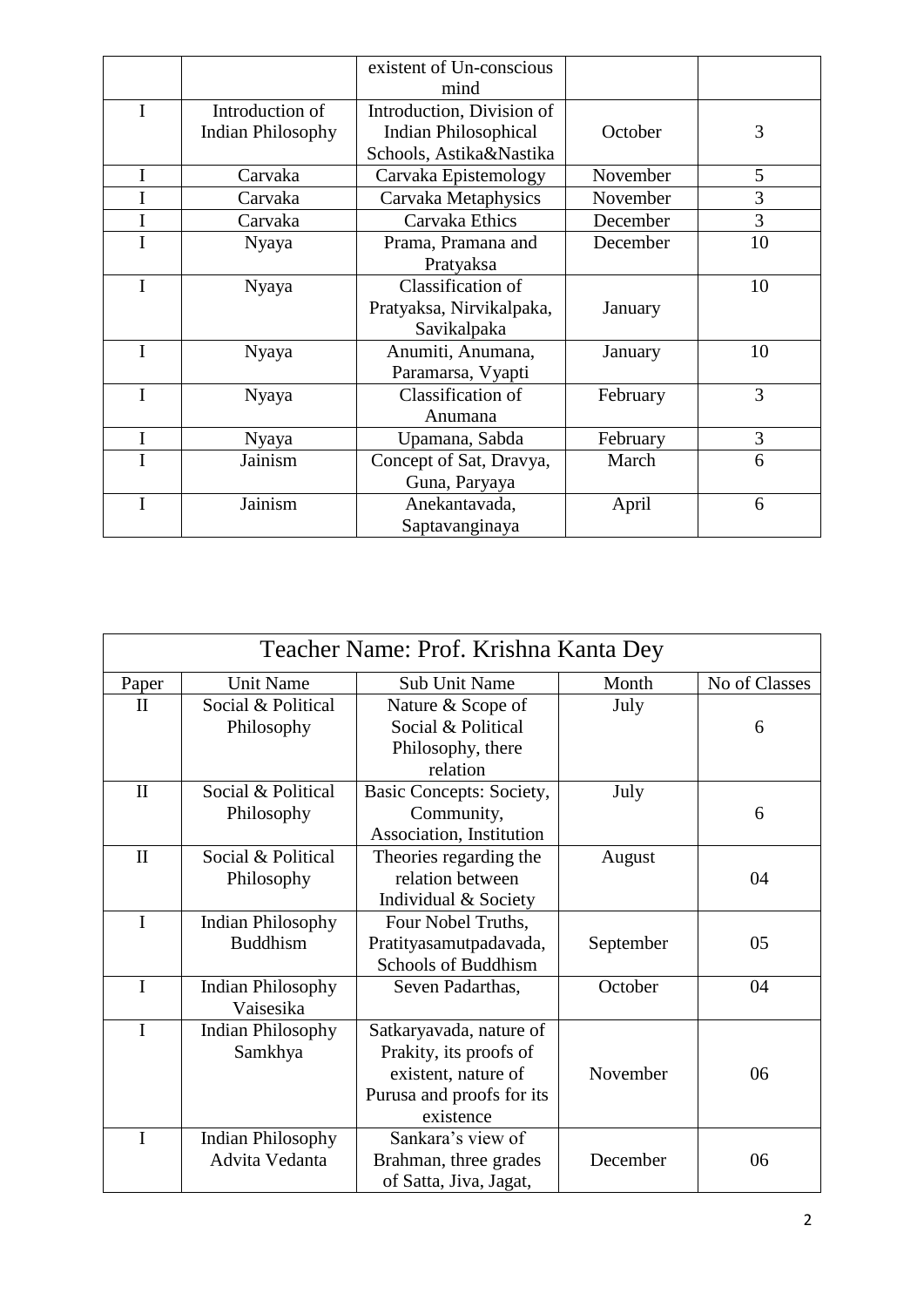|--|

| Teacher Name: Prof. Milan Natuya |                    |                           |           |               |  |
|----------------------------------|--------------------|---------------------------|-----------|---------------|--|
| Paper                            | <b>Unit Name</b>   | <b>Sub Unit Name</b>      | Month     | No of Classes |  |
|                                  | Indian Philosophy- | Citta, Cittavritti,       | July      | 04            |  |
|                                  | Yoga               | Cittabhumi                |           |               |  |
|                                  | Yaga               | Eight fold path of Yaga,  | August    | 04            |  |
|                                  |                    | God                       |           |               |  |
|                                  | Visitadvaita       | Ramanujas Brahman,        | September | 05            |  |
|                                  |                    | Jiva, Jagat               |           |               |  |
|                                  | Visitadvaita       | Refutation of the         | October   | 05            |  |
|                                  |                    | Doctrine of Maya          |           |               |  |
| $\mathbf{I}$                     | Social & Political | Secularism-Its nature,    | November  | 04            |  |
|                                  | Philosophy         | Secularism in India       |           |               |  |
| $\mathbf{I}$                     | Social & Political | Social Change: Nature,    | December  |               |  |
|                                  | Philosophy         | <b>Relation to Social</b> |           |               |  |
|                                  |                    | Progress, Marx-Engles     |           | 04            |  |
|                                  |                    | on Social Change,         |           |               |  |
|                                  |                    | Gandhi on Social          |           |               |  |
|                                  |                    | Change                    |           |               |  |

# Year: 2nd Year(Hons) Session: 2015-2016

| Teacher Name: Prof. Debaprasad Mandal |                  |                             |                  |                |
|---------------------------------------|------------------|-----------------------------|------------------|----------------|
| Paper                                 | Unit Name(Topic) | <b>Sub Unit Name</b>        | Month            | No of Classes  |
| Ш                                     | <b>PLATO</b>     | Theory of Form              | <b>JULY</b>      | 5              |
| $\mathop{\mathrm{III}}\nolimits$      | <b>PLATO</b>     | Theory of Knowledge         | <b>JULY</b>      | $\overline{4}$ |
| Ш                                     | <b>SPINOZA</b>   | Doctrine of Substance,      | <b>JULY</b>      | 5              |
|                                       |                  | attributes and modes        |                  |                |
| $\mathbf{I}$                          | <b>SPINOZA</b>   | existence of God            | <b>AUGUST</b>    | 5              |
| $\mathbf{I}$                          | <b>SPINOZA</b>   | pantheism                   | <b>AUGUST</b>    | $\overline{4}$ |
| $\mathop{\mathrm{III}}\nolimits$      | <b>SPINOZA</b>   | three orders of knowing     | <b>AUGUST</b>    | 5              |
| $\mathbf{I}$                          | <b>LEIBNIZ</b>   | Monads, doctrine of pre-    | <b>AUGUST</b>    | 10             |
|                                       |                  | established harmony         |                  |                |
| $\mathbf{I}$                          | <b>LEIBNIZ</b>   | Truths of reason, truths of | <b>SEPTEMBER</b> | 12             |
|                                       |                  | facts, innateness of ideas  |                  |                |
| Ш                                     | <b>BERKLEY</b>   | Refutation of ideas,        | <b>SEPTEMBER</b> | 7              |
|                                       |                  | criticism of primary and    |                  |                |
|                                       |                  | secondary qualities         |                  |                |
| Ш                                     | <b>BERKLEY</b>   | Esse-est-percipi            | <b>OCTOBER</b>   | 3              |
| Ш                                     | <b>BERKLEY</b>   | Role of God                 | <b>NOVEMBER</b>  | 7              |
| Ш                                     | <b>HUME</b>      | Impression and Ideas,       | <b>NOVEMBER</b>  | 14             |
|                                       |                  | <b>Association of Ideas</b> |                  |                |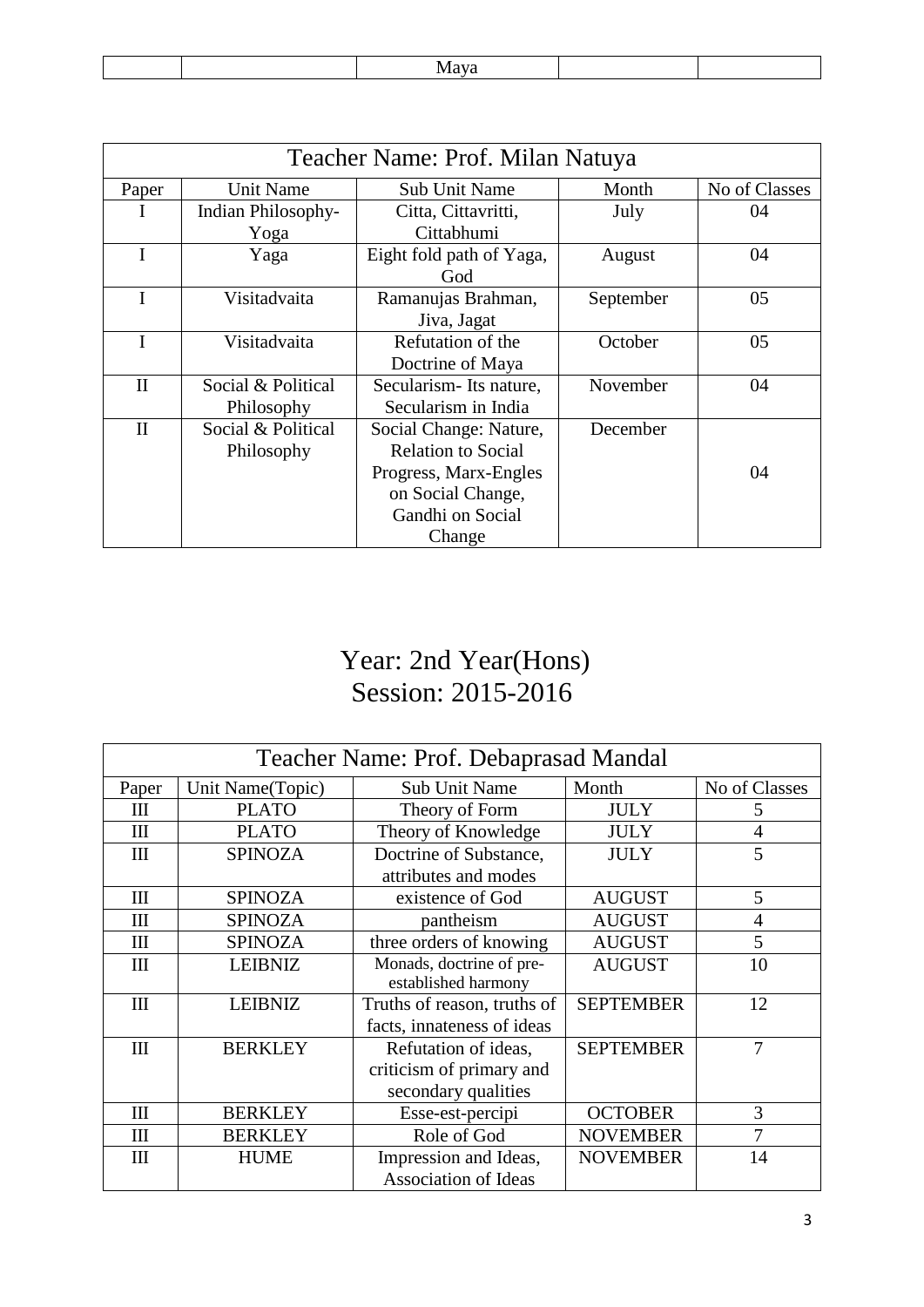| $\mathbf{I}$                     | <b>HUME</b> | <b>Distinction Between</b>   | <b>DECEMBER</b> | 5              |
|----------------------------------|-------------|------------------------------|-----------------|----------------|
|                                  |             | Relation of Ideas and        |                 |                |
|                                  |             | Matter of Fact               |                 |                |
| $\mathbf{I}$                     | <b>HUME</b> | Theory of Causality          | <b>DECEMBER</b> | 3              |
| $\rm III$                        | <b>HUME</b> | Skepticism                   | <b>DECEMBER</b> | 6              |
| $\mathbf{I}$                     | <b>KANT</b> | Concept of Critical          | <b>JANUARY</b>  | $\overline{4}$ |
|                                  |             | Philosophy                   |                 |                |
| III                              | <b>KANT</b> | <b>DISTINCTION</b>           | <b>JANUARY</b>  | $\overline{7}$ |
|                                  |             | <b>BETWEEN A PRIORI</b>      |                 |                |
|                                  |             | <b>AND A POSTERIORI</b>      |                 |                |
|                                  |             | <b>JUDGEMENTS</b>            |                 |                |
| $\mathbf{I}$                     | <b>KANT</b> | <b>DISTINCTION</b>           | <b>JANUARY</b>  | 7              |
|                                  |             | <b>BETWEEN ANALYTIC</b>      |                 |                |
|                                  |             | AND SYNTHETIC                |                 |                |
|                                  |             | <b>JUDGEMENTTS</b>           |                 |                |
| $\mathbf{III}$                   | <b>KANT</b> | POSSIBILITY OF               | <b>JANUARY</b>  | 6              |
|                                  |             | <b>SYNTHETI A PRIORI</b>     |                 |                |
|                                  |             | <b>JUDGEMENTS</b>            |                 |                |
| $\mathbf{I}$                     | <b>KANT</b> | <b>GENERAL PROBLEM</b>       | <b>FEBRUARY</b> | 5              |
|                                  |             | OF THE CRITIC                |                 |                |
| $\mathop{\mathrm{III}}\nolimits$ | <b>KANT</b> | TRANSCENDENTAL               | <b>FEBRUARY</b> | 10             |
|                                  |             | <b>AESTETIC: SPACE &amp;</b> |                 |                |
|                                  |             | TIME.                        |                 |                |
| III                              | <b>KANT</b> | <b>COPERNICUN</b>            | <b>FEBRUARY</b> | 5              |
|                                  |             | <b>REVOLUTION</b>            |                 |                |

| Teacher Name: Dr. A. J. Hasan (Principal) |                       |                             |                 |               |
|-------------------------------------------|-----------------------|-----------------------------|-----------------|---------------|
| Paper                                     | Unit Name             | <b>Sub Unit Name</b>        | Month           | No of Classes |
| IV                                        |                       | <b>ALTERNATIVE</b>          |                 |               |
|                                           | LOGIC-                | <b>CONCEPTION OF</b>        |                 |               |
|                                           | <b>PROBABILITY</b>    | PROBABILITY, JOINT          | <b>FEBRUARY</b> | 03            |
|                                           |                       | & ALTERNATIVE               |                 |               |
|                                           |                       | <b>OCCURANCES</b>           |                 |               |
| IV                                        |                       | TRUTH FUNCTION,             |                 |               |
|                                           |                       | CONJUNCTION,                |                 |               |
|                                           | <b>SYMBOLIC LOGIC</b> | DISJUNCTION,                | <b>MARCH</b>    | 05            |
|                                           |                       | <b>MATERIAL</b>             |                 |               |
|                                           |                       | <b>IMPLICATION, THREE</b>   |                 |               |
|                                           |                       | <b>LAWS OF THOUGHT</b>      |                 |               |
| IV                                        |                       | <b>TESTING ARGUMENT</b>     |                 |               |
|                                           |                       | <b>FORM &amp; ARGUMENT.</b> |                 |               |
|                                           | <b>SYMBOLIC LOGIC</b> | <b>METHOD OF TRUTH</b>      | <b>MARCH</b>    | 05            |
|                                           |                       | <b>TABLE. PROOF OF</b>      |                 |               |
|                                           |                       | <b>INVALIDITY</b>           |                 |               |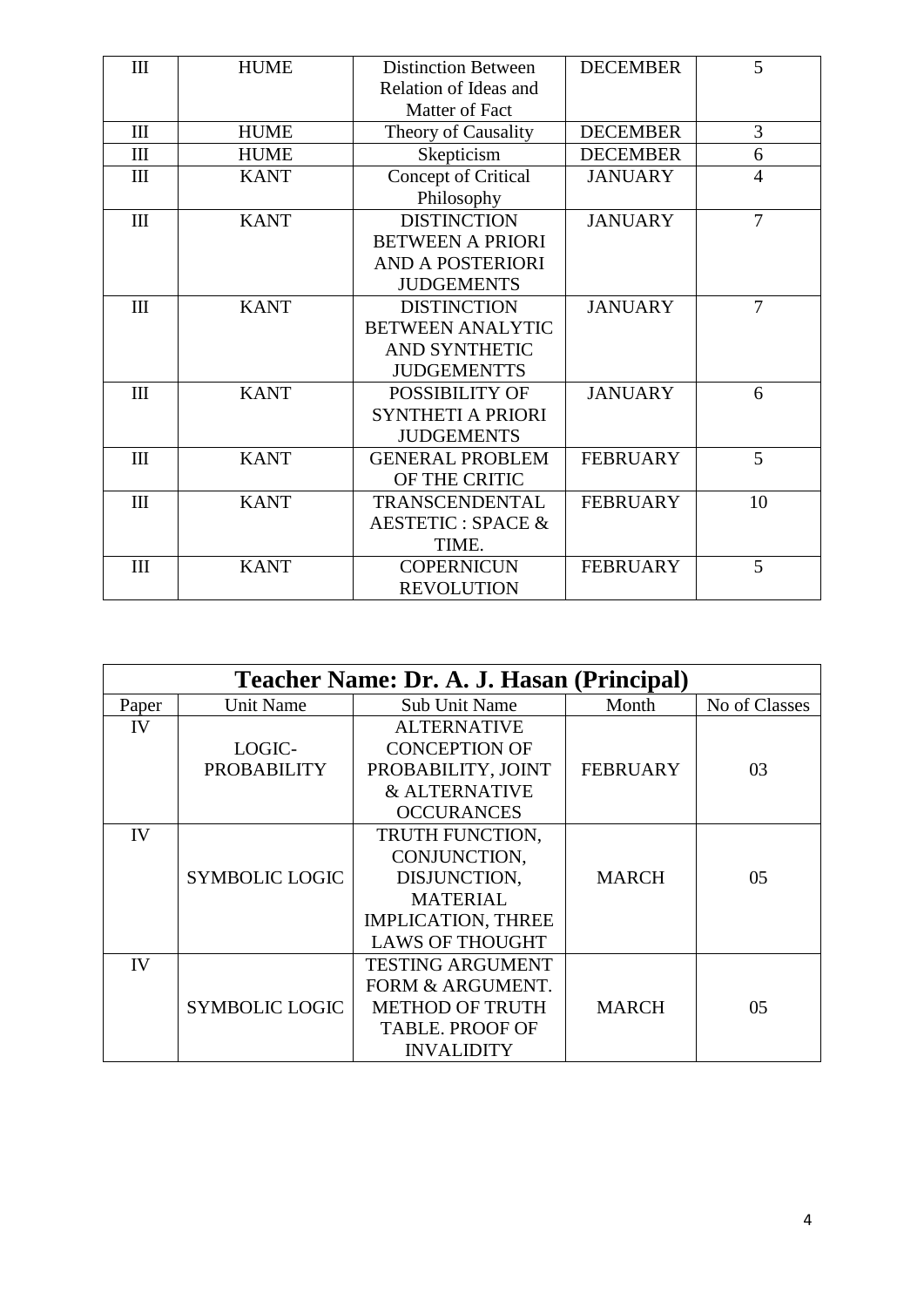| Teacher Name: Prof. Krishna Kanta Dey |                       |                         |                  |                |  |
|---------------------------------------|-----------------------|-------------------------|------------------|----------------|--|
| <b>PAPER</b>                          | <b>UNIT NAME</b>      | <b>SUB UNIT NAME</b>    | <b>MONTH</b>     | NO OF          |  |
|                                       |                       |                         |                  | <b>CLASSES</b> |  |
| IV                                    |                       | <b>DEDUCTIVE &amp;</b>  |                  |                |  |
|                                       |                       | <b>INDUCTIVE</b>        |                  |                |  |
|                                       | LOGIC-                | ARGUMENT, TRUTH         | <b>AUGUST</b>    | 6              |  |
|                                       | <b>DEDUCTION</b>      | & VALIDITY,             |                  |                |  |
|                                       |                       | <b>CATEGORICAL</b>      |                  |                |  |
|                                       |                       | <b>PROPOSITION</b>      |                  |                |  |
| IV                                    |                       | <b>IMMEDIATE</b>        |                  |                |  |
|                                       |                       | <b>INFERENCES,</b>      |                  |                |  |
|                                       |                       | <b>TRADITIONAL</b>      |                  |                |  |
|                                       | <b>DEDUCTION</b>      | <b>SQUARE OF</b>        | <b>SEPTEMBER</b> | 05             |  |
|                                       |                       | OPPOSITION, VENN        |                  |                |  |
|                                       |                       | DIAGRAM, BOOLEAN        |                  |                |  |
|                                       |                       | <b>INTERPRETATION</b>   |                  |                |  |
| IV                                    |                       | <b>SINGULAR</b>         |                  |                |  |
|                                       |                       | PROPOSITION,            |                  |                |  |
|                                       |                       | <b>TRANSLATING</b>      |                  |                |  |
|                                       | <b>QUANTIFICATION</b> | PROPOSITION INTO        | <b>OCTOBER</b>   | 04             |  |
|                                       | <b>THEORY</b>         | <b>LOGICAL NOTATION</b> |                  |                |  |
|                                       |                       | OF PROPOSITIONAL        |                  |                |  |
|                                       |                       | <b>FUNCTION AND</b>     |                  |                |  |
|                                       |                       | <b>QUANTIFIERS,</b>     |                  |                |  |
|                                       |                       | PROVING VALIDITY        |                  |                |  |
|                                       |                       | AND INVALIDITY.         |                  |                |  |
| IV                                    |                       | ANALOGY,                |                  |                |  |
|                                       |                       | <b>APPRAISAL AND</b>    |                  |                |  |
|                                       | <b>INDUCTION</b>      | <b>REFUTATION OF</b>    | <b>NOVEMBER</b>  | 04             |  |
|                                       |                       | LOGICAL ANALOGY,        |                  |                |  |
|                                       |                       | <b>CAUSALITY</b>        |                  |                |  |
|                                       |                       | CONNECTIONS, MILL       |                  |                |  |
|                                       |                       | <b>METHODS</b>          |                  |                |  |
| IV                                    |                       | <b>SCIENCE AND</b>      |                  |                |  |
|                                       |                       | HYPOTHESIS,             |                  |                |  |
|                                       | <b>INDUCTION</b>      | <b>EXPLANATION AND</b>  | <b>DECEMBER</b>  | 04             |  |
|                                       |                       | EVALUATION,             |                  |                |  |
|                                       |                       | <b>PATTERNS OF</b>      |                  |                |  |
|                                       |                       | <b>SCIENTIFIC</b>       |                  |                |  |
|                                       |                       | <b>INVESTIGATION</b>    |                  |                |  |

| Teacher Name: Prof. Milan Natuya |                   |                      |              |                         |
|----------------------------------|-------------------|----------------------|--------------|-------------------------|
| <b>PAPER</b>                     | <b>UNIT NAME</b>  | <b>SUB UNIT NAME</b> | <b>MONTH</b> | NO OF<br><b>CLASSES</b> |
| Ш                                | <b>HISTORY OF</b> | <b>CRITIQUE OF</b>   |              |                         |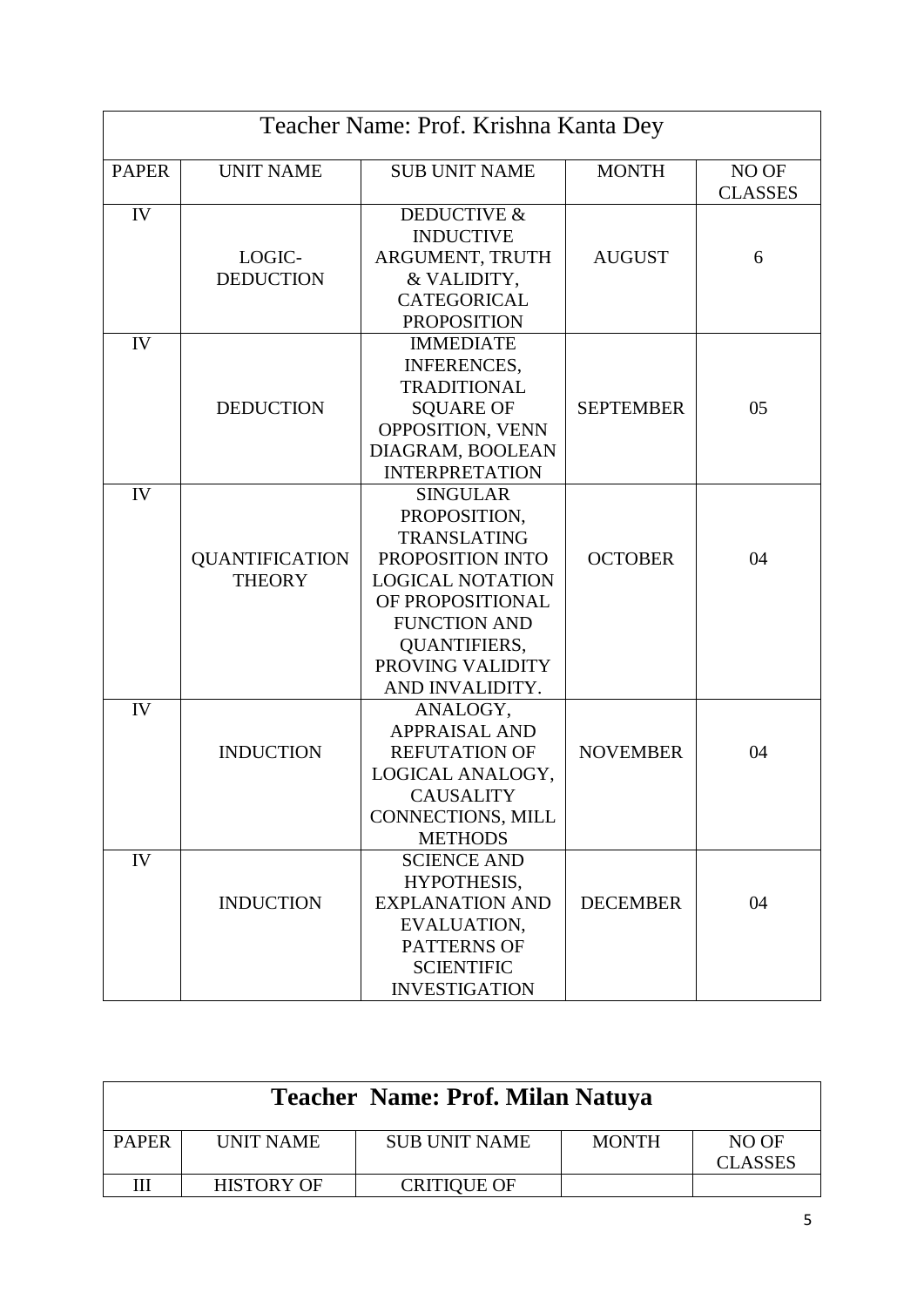|     | <b>WESTERN</b>   | PLATO'S THEORY OF       | <b>JULY</b>      | 04 |
|-----|------------------|-------------------------|------------------|----|
|     |                  |                         |                  |    |
|     | PHILOSOPHY-      | FORMS, THEORY OF        |                  |    |
|     | <b>ARISTOTLE</b> | <b>CAUSATION</b>        |                  |    |
| III |                  | <b>METHOD OF DOUBT,</b> |                  |    |
|     | <b>DESCARTES</b> | COGITO ERGO SUM,        | <b>AUGUST</b>    | 06 |
|     |                  | PROOF OF THE            |                  |    |
|     |                  | <b>EXISTANCE OF GOD</b> |                  |    |
| III |                  | <b>REFUTATION OF</b>    |                  |    |
|     |                  | <b>ABSTRACT IDEAS.</b>  |                  |    |
|     |                  | <b>CRITICISM OF</b>     |                  |    |
|     | <b>BERKELEY</b>  | <b>LOCK'S PRIMARY</b>   | <b>SEPTEMBER</b> | 06 |
|     |                  | <b>AND SECONDARY</b>    |                  |    |
|     |                  | QUALITY, ESSA-EST-      |                  |    |
|     |                  | PERCIPI.                |                  |    |
| III |                  | <b>IMPRESSION AND</b>   |                  |    |
|     |                  | IDEAS,                  |                  |    |
|     |                  | <b>ASSOCIATION OF</b>   |                  |    |
|     | <b>HUME</b>      | <b>IDEAS, THEORY OF</b> | <b>OCTOBER</b>   | 3  |
|     |                  | CAUSALITY,              |                  |    |
|     |                  | THEORY OF SELF          |                  |    |
|     |                  | <b>AND PERSONAL</b>     |                  |    |
|     |                  | IDENTITY,               |                  |    |
|     |                  | <b>SCEPTICISM</b>       |                  |    |

## Year: 3rd Year (Hons) Session: 2015-2016

| Teacher Name: Dr. A. J. Hasan (Principal) |                        |                                                                                                                                      |              |                          |
|-------------------------------------------|------------------------|--------------------------------------------------------------------------------------------------------------------------------------|--------------|--------------------------|
| Paper                                     | <b>Unit Name</b>       | <b>Sub Unit Name</b>                                                                                                                 | <b>Month</b> | No. of<br><b>Classes</b> |
| $\mathbf{V}$                              | TarkaSangraha          | Saktigraha, Laksana, Variety of Laksana,<br>Analysis of GauniVritti, VyanVrittijana                                                  | July         | 04                       |
| V                                         | TarkaSangraha          | The Question of LaksanaBijaTatparya, The<br>Concept of Yogarurhi, The Three Conditions of<br>Sabdobodha                              | August       | 03                       |
| V                                         | TarkaSangraha          | Arthapatti as a Distinctive Pramana, Controversy<br>Between The Mimangsakas& The Naiyayikas                                          | September    | 04                       |
| V                                         | TarkaSangraha          | The Theory of Pramanya, The Issue Between<br>SvataPramanyavada and ParataPramanyavada<br>Regarding Utapatti                          | October      | 02                       |
| VII                                       | Indian Ethics (Unit 1) | Concerns and Presuppositions,<br>Introduction:<br>Sthitapranjna,<br>of<br>Karm-Yoga;<br>Concept<br>Purusarthas& Their Interrelations | November     | 04                       |
| VII                                       | Indian Ethics (Unit 1) | Meaning of Dharma, Concept of RNA and RTA,<br>Classification of Dharma; Samanya Dharma,<br>Vises Dharma, Sadharana Dharma            | December     | 04                       |
| VII                                       | Indian Ethics (Unit 1) | Panchacilea, Brahmaviharabhavana, Anuvrata,<br>Mahavrata, Ahimsa                                                                     | January      | 04                       |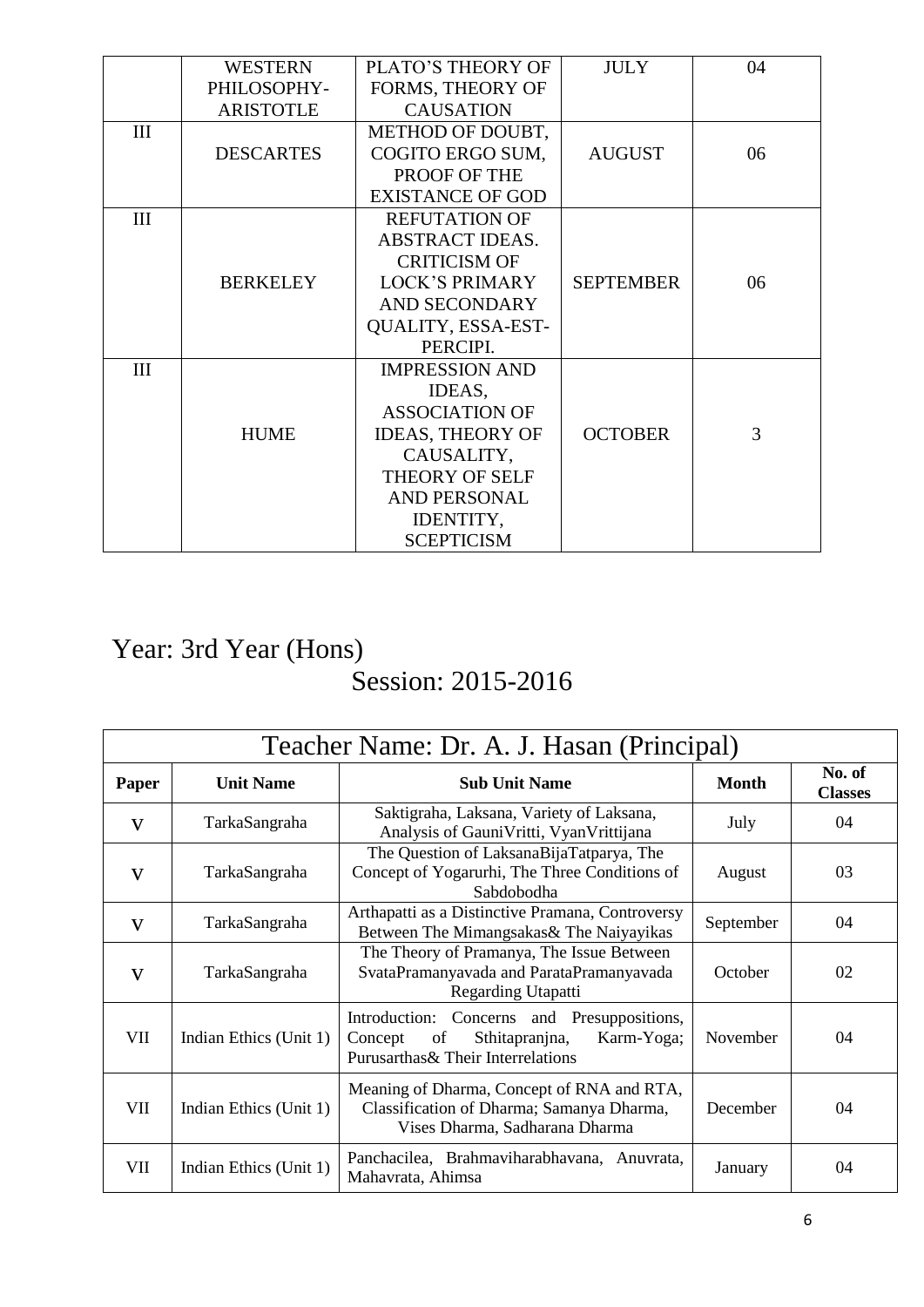# **Teacher Name: Prof. DebaprasadMandal**

| Paper       | <b>Unit Name</b>            | <b>Sub Unit Name</b>                                                                                                      | <b>Month</b> | No. of<br><b>Classes</b> |
|-------------|-----------------------------|---------------------------------------------------------------------------------------------------------------------------|--------------|--------------------------|
| <b>VIII</b> | Ethics                      | Postulates of Morality, Plato Moral Theory,<br>Virtue Ethics Aristotle, Hume of Virtues                                   | July         | 05                       |
| <b>VIII</b> | Ethics                      | Nature & Scope of Applied Ethics, Killing-<br>Suicide, Euthanasia, Animal Killing, Poverty,<br>Affluence                  | August       | 10                       |
| <b>VIII</b> | Ethics                      | Nature & Value of Human Rights, Discrimination<br>on the basis of Race, Caste & Religion                                  | September    | 05                       |
| <b>VIII</b> | Ethics                      | Concept of Justice Equality                                                                                               | November     | 02                       |
| <b>VIII</b> | Ethics                      | Feminist<br>Ethics-Some<br>Basic<br>of<br>Concepts<br>Feminism,<br>Sexism,<br>Patriarchy<br>and<br>Androcentrism, Liberal | November     | 06                       |
| <b>VIII</b> | Ethics                      | Environmental<br>Ethics<br>Concepts<br>of<br>$\equiv$<br>Anthropocentrism and Non-Anthropocentrism,<br>Value Beyond       | December     | 05                       |
| <b>VIII</b> | Ethics                      | Ecological Concern in Indian Thoughts - Jaina<br>and BauViewsddha                                                         | January      | 05                       |
| <b>VIII</b> | Ethics                      | Meta-Ethics - Nature of Meta-Ethics, Emotivism<br>as a Meta-Ethical Theory, Prescriptivism                                | January      | 07                       |
| <b>VII</b>  | <b>Indian Ethics</b>        | Panchacela, Brahmaviharabhavana,<br>Anuvrata,<br>Mahavrata, Ahimsa                                                        | January      | 0 <sub>5</sub>           |
| <b>VIII</b> | Ethics (Optional)<br>Unit 2 | Nature & Scope of Applied Ethics                                                                                          | February     | 05                       |
| <b>VIII</b> | Ethics (Optional)<br>Unit 2 | Killing; Suicide, Euthanasia, Animal Killing                                                                              | February     | 05                       |
| <b>VIII</b> | Ethics (Optional)<br>Unit 2 | Poverty, Affluence and Morality                                                                                           | February     | 05                       |
| <b>VIII</b> | Ethics (Optional)<br>Unit 2 | War & Violence: Terrorism                                                                                                 | February     | 05                       |

| <b>Teacher Name: Prof. Krishna KantaDey</b> |                           |                                                                                                                      |              |                          |  |
|---------------------------------------------|---------------------------|----------------------------------------------------------------------------------------------------------------------|--------------|--------------------------|--|
| Paper                                       | <b>Unit Name</b>          | <b>Sub Unit Name</b>                                                                                                 | <b>Month</b> | No. of<br><b>Classes</b> |  |
| VI                                          | Meaning $&$<br>Definition | Word-meaning, Definitions, Vagueness $\&$<br>Sentence-meaning                                                        | August       | 06                       |  |
| VI                                          | Knowledge                 | Concepts, Truth, Sources of Knowledge,<br>Conditions of Propositional Knowledge,<br>Strong & Weak sense of Knowledge | September    | 06                       |  |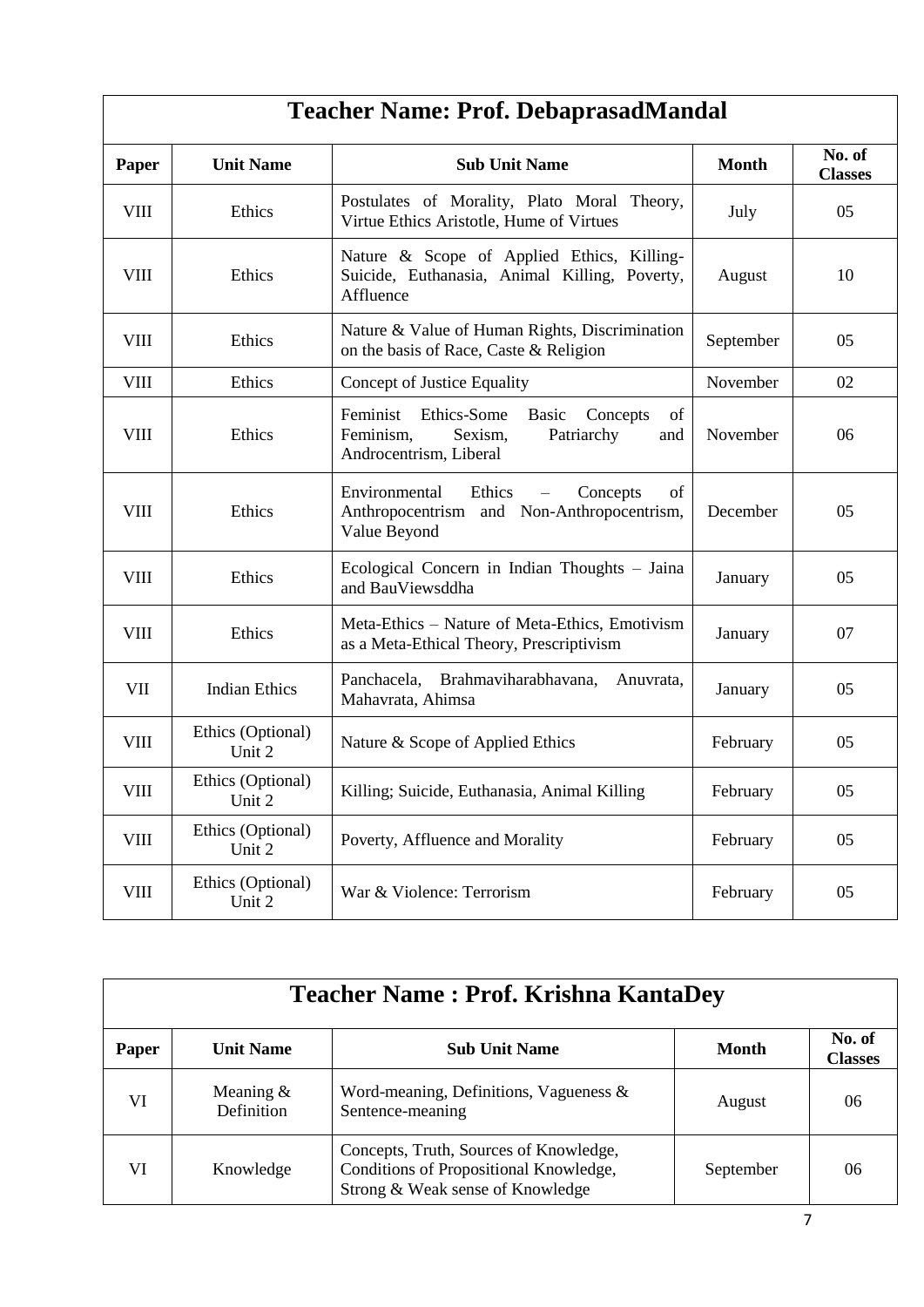| VI          | <b>Necessary Truth</b>                                                   | Analytic Truth & Logical Possibility, The<br>October<br>apriority, The Principles of Logic                                                                  |          | 03 |
|-------------|--------------------------------------------------------------------------|-------------------------------------------------------------------------------------------------------------------------------------------------------------|----------|----|
| VI          | Empirical<br>Knowledge; Cause,<br>Determinism &<br>Freedom               | Law, Theory, Explanation, The Problem of<br>Induction, Testability & Meaning, What is<br>November<br>Cause? The Casual Principles, Determinism &<br>Freedom |          | 08 |
| VI          | Our Knowledge of<br>the Physical World;<br>Some Metaphysical<br>Problems | Realism, Idealism & Phenomenalism;<br>Substance & Universal                                                                                                 | December | 04 |
| <b>VIII</b> | Ethics (Optional)<br>Unit 2                                              | Nature & Scope of Applied Ethics                                                                                                                            | October  | 03 |
| <b>VIII</b> | Ethics (Optional)<br>Unit 2                                              | Killing; Suicide, Euthanasia, Animal Killing                                                                                                                | November | 06 |
| <b>VIII</b> | Ethics (Optional)<br>Unit 2                                              | Poverty, Affluence and Morality                                                                                                                             | November | 08 |
| VIII        | Ethics (Optional)<br>Unit 2                                              | War and Violence: Terrorism                                                                                                                                 | December | 08 |
| <b>VII</b>  | <b>Indian Ethics</b>                                                     | Introduction: Concerns & Presuppositions,<br>Concept of Sthitapranjna, Karm-yoga;<br>Purusarthas and Their Interrelations                                   | January  | 07 |
| <b>VII</b>  | <b>Indian Ethics</b>                                                     | Meaning of Dharma; Concept of RNA and<br>RTA, Classification of Dhrama; Samanya<br>Dharma, Vises Dharma, Sadharana Dharma                                   | January  | 06 |

|       | Teacher Name: Prof. Milan Natuya |                                                                                                                                   |              |                          |  |  |
|-------|----------------------------------|-----------------------------------------------------------------------------------------------------------------------------------|--------------|--------------------------|--|--|
| Paper | <b>Unit Name (Topic)</b>         | <b>Sub Unit Name</b>                                                                                                              | <b>Month</b> | No. of<br><b>Classes</b> |  |  |
| V     | TarkaSangraha                    | Definition of Buddhi, Kinds Definition of<br>Kinds<br>definition<br>Smriti,<br>of<br>Anubhava,<br>Yathartha                       | July         | 04                       |  |  |
| V     | TarkaSangraha                    | Four Fold Division of Prama and Aprama,<br><b>Definition</b><br>of<br>Karana,<br>Concept<br>of<br>Anyathasiddhi and its varieties | August       | 04                       |  |  |
| V     | TarkaSangraha                    | Definition of Pratyaksa and its two fold<br>Nirvikkalpaka<br>division,<br>and<br>Savikalpaka,<br>Evidence for Nirvikalpaka        | September    | 02                       |  |  |
| V     | TarkaSangraha                    | Sannikarsa and its varieties, Problem of<br>Transmission of Sound, Anupalabdhi                                                    | September    | 02                       |  |  |
| V     | TarkaSangraha                    | Definition<br>of<br>Anumana,<br>Anumiti<br>and<br>paramarsa, Analysis of Paksata, Definition of<br>Vyapti, Vyaptigraha            | September    | 03                       |  |  |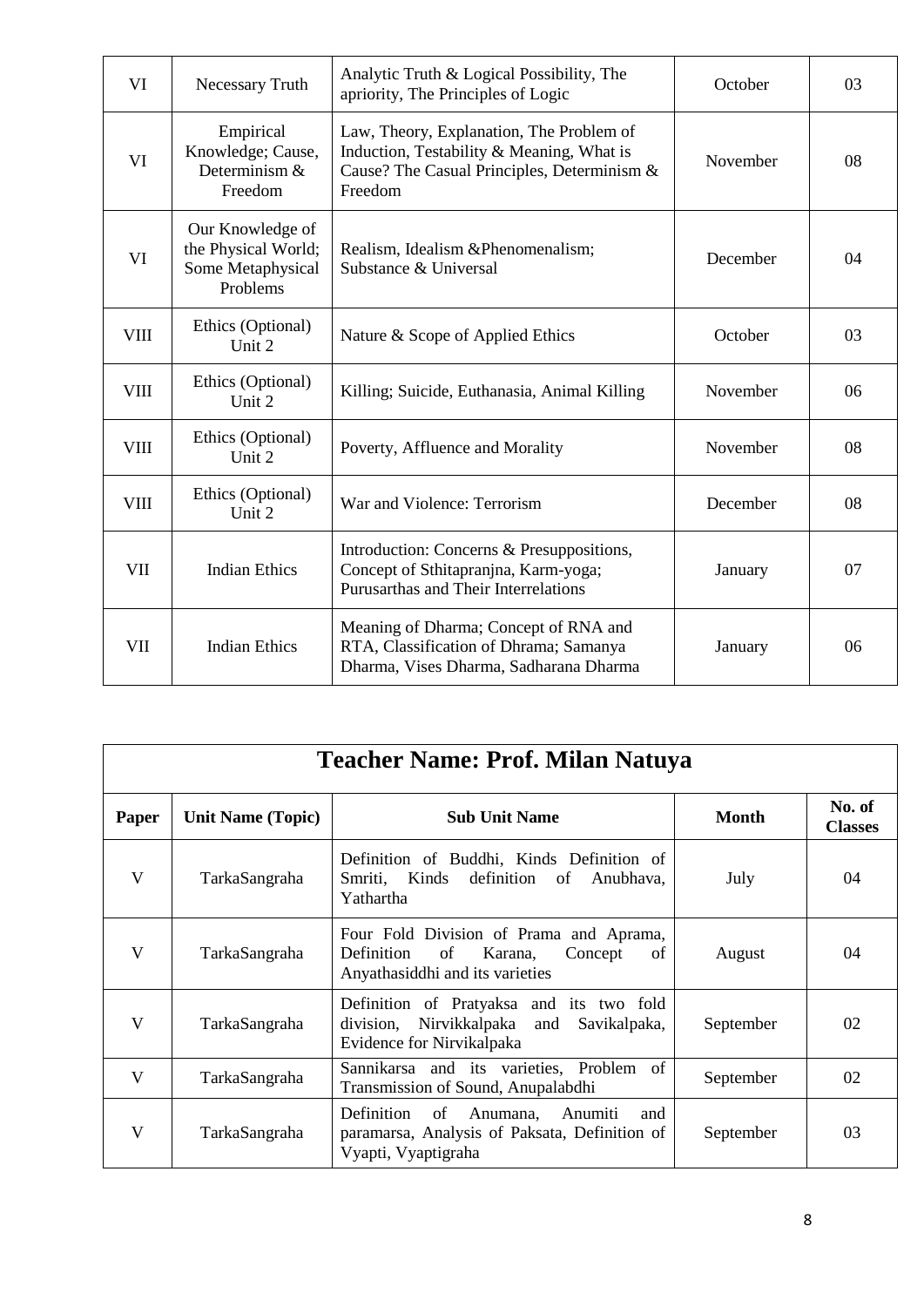| V | TarkaSangraha | Definition of Paksadharmata, Svarthanumiti,<br>Pararthanumiti, Analysis of PancavayaviNyaya                   | October  | 03 |
|---|---------------|---------------------------------------------------------------------------------------------------------------|----------|----|
| V | TarkaSangraha | Three kinds of Hetu, Definition of Paksa,<br>Sapaksa and Vipaksa, Marks of Sadhetu                            | November | 04 |
| V | TarkaSangraha | Hetvabhasa, its types & Definition, Five kinds<br>of Hetvabhasa, Upadhi and its four kinds                    | November | 04 |
| V | TarkaSangraha | Upamana and Pramana, SabdaPramana, Sakti,<br>Padartha, Sambandha, Controversy<br>Pada.<br>Between Mimangsakas | December | 02 |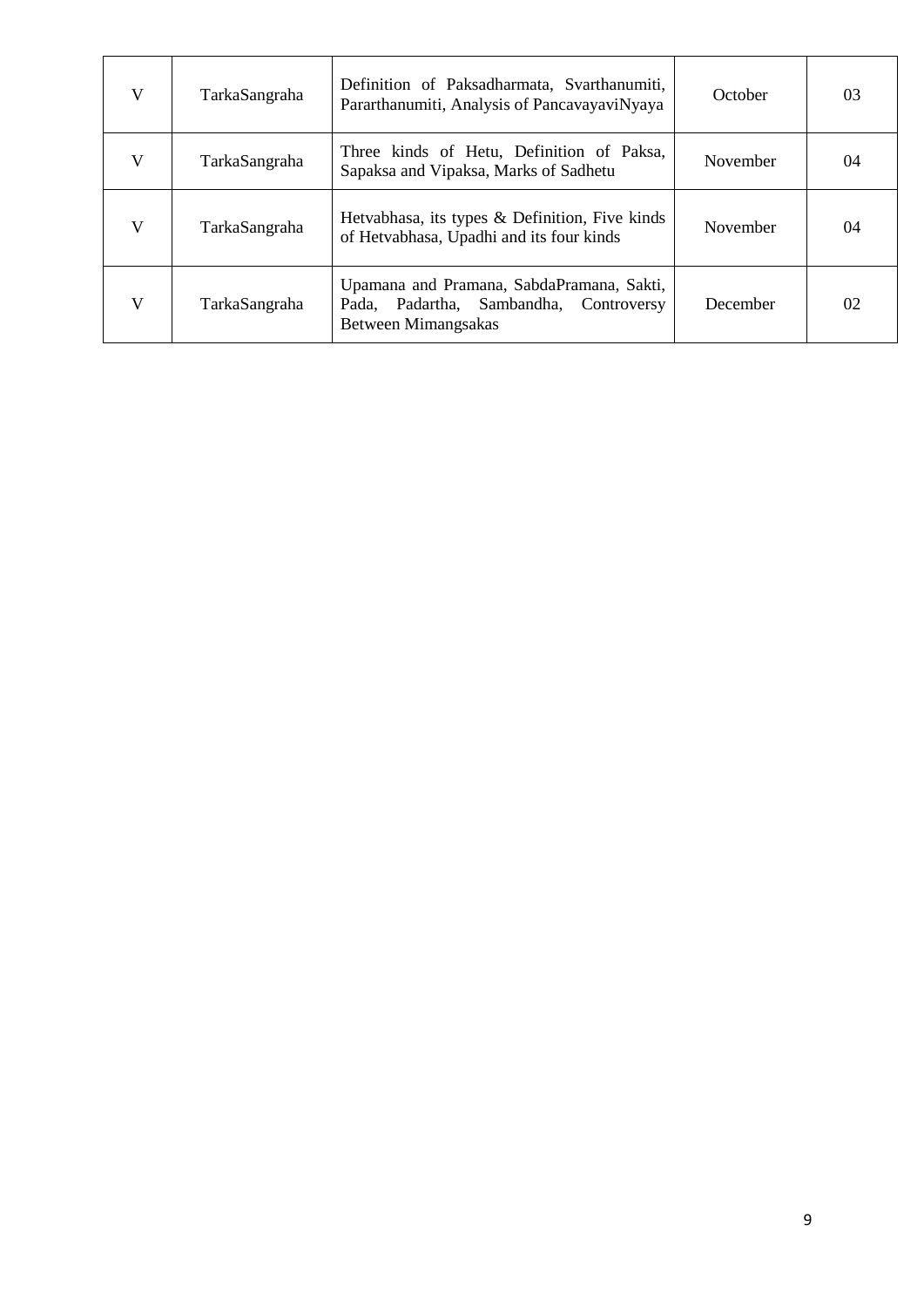## Year: 1st Year(Pass) Session: 2015-2016

| Teacher Name: Prof. Debaprasad Mandal |                               |                                                                              |           |                  |
|---------------------------------------|-------------------------------|------------------------------------------------------------------------------|-----------|------------------|
| Paper                                 | <b>Unit Name</b>              | <b>Sub Unit Name</b>                                                         | Month     | No of<br>Classes |
| I                                     | Carvaka&Nyaya<br>Epistemology | Perception as the only source<br>of Knowledge                                | July      | 3                |
| I                                     | Carvaka&Nyaya<br>Epistemology | <b>Refutation of Inference</b>                                               | August    | $\overline{4}$   |
| I                                     | Carvaka&Nyaya<br>Epistemology | <b>Refutation of Testimony</b>                                               | September | $\overline{2}$   |
| I                                     | Carvaka&Nyaya<br>Epistemology | Nyaya- Perception                                                            | October   | $\overline{4}$   |
| I                                     | Carvaka&Nyaya<br>Epistemology | Laukika, Alaukika                                                            | November  | $\overline{2}$   |
| $\mathbf I$                           | Carvaka&Nyaya<br>Epistemology | Determinate & Indeterminate<br>Perception                                    | December  | 3                |
| I                                     | Carvaka&Nyaya<br>Epistemology | Anumana, Sadhya, Paksa,<br>Hetu, Vyapti                                      | January   | 3                |
| I                                     | Carvaka&Nyaya<br>Epistemology | Paramarsa, Vyaptigraha,<br>svarthanumiti&Pararthanumiti,<br>PancavayaniNyaya | February  | 5                |

| Teacher Name: Prof. Krishna Kanta Dey |                   |                           |           |                |  |
|---------------------------------------|-------------------|---------------------------|-----------|----------------|--|
| Paper                                 | <b>Unit Name</b>  | <b>Sub Unit Name</b>      | Month     | No of Classes  |  |
|                                       | Western           | Different senses of       |           |                |  |
|                                       | Epistemology $&$  | 'Know", Conditions of     |           | 4              |  |
|                                       | Metaphysics       | Propositional             | July      |                |  |
|                                       |                   | Knowledge                 |           |                |  |
|                                       | Western           | Origin of Concepts:       |           |                |  |
|                                       | Epistemology $\&$ | Rationalism               | August    | 4              |  |
|                                       | Metaphysics       |                           |           |                |  |
|                                       | Western           | Concept of Empiricism     |           |                |  |
|                                       | Epistemology $&$  |                           | September | $\overline{4}$ |  |
|                                       | Metaphysics       |                           |           |                |  |
|                                       | Western           | Kant's critical theory of |           |                |  |
|                                       | Epistemology $&$  | Knowledge                 | October   | 3              |  |
|                                       | Metaphysics       |                           |           |                |  |
|                                       | Western           | Idealism, Subjective      |           |                |  |
|                                       | Epistemology $\&$ | Idealism(Berkeley)        | November  | 3              |  |
|                                       | Metaphysics       |                           |           |                |  |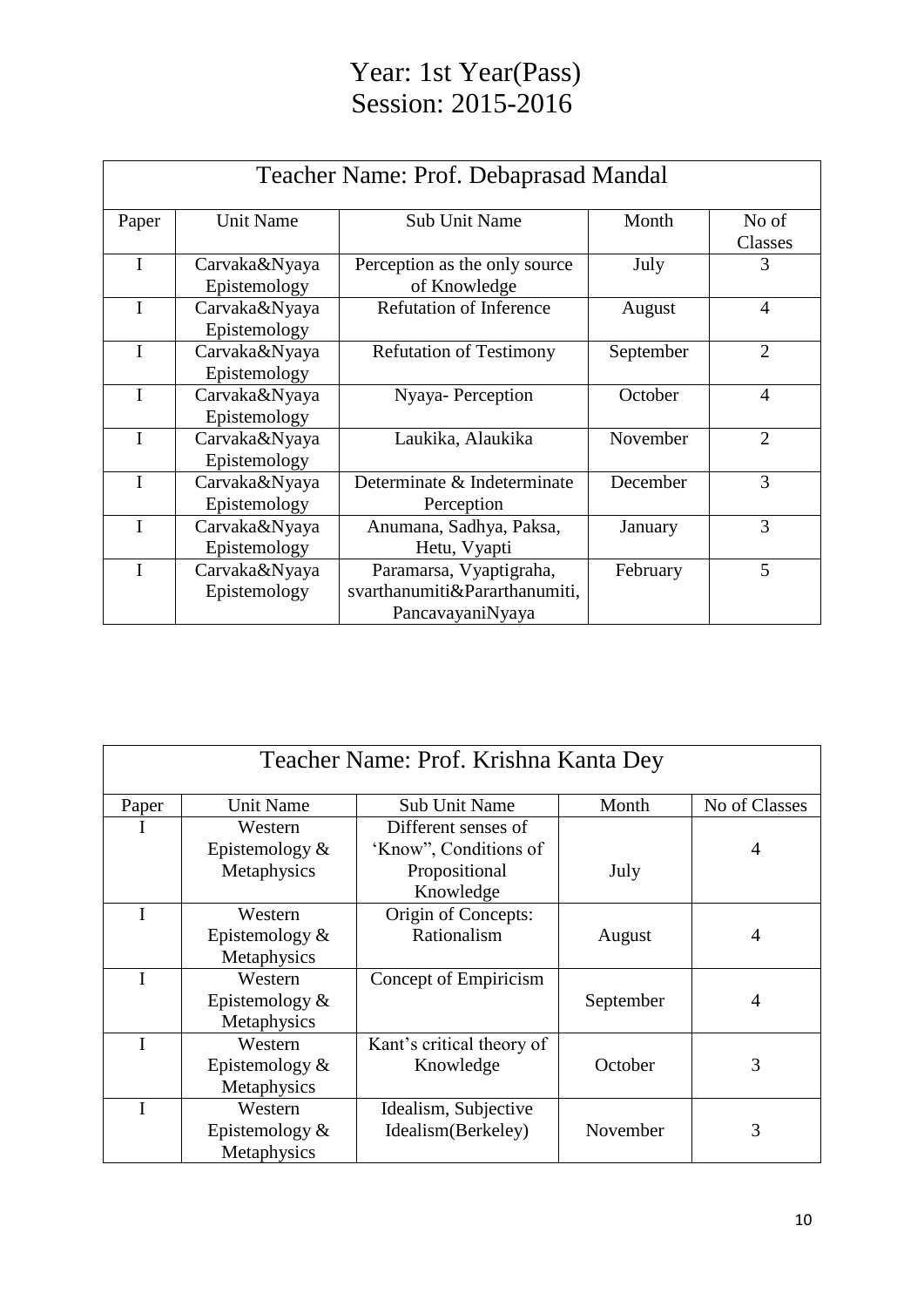| Teacher Name: Prof. Milan Natuya |                           |                             |           |               |  |
|----------------------------------|---------------------------|-----------------------------|-----------|---------------|--|
| Paper                            | <b>Unit Name</b>          | <b>Sub Unit Name</b>        | Month     | No of Classes |  |
|                                  | <b>Indian Metaphysics</b> | Vaisesika Metaphysics:      |           |               |  |
|                                  |                           | Categories of Dravya,       |           |               |  |
|                                  |                           | Guna, Karma, Samanya,       | July      | 04            |  |
|                                  |                           | Visesa, Samavaya and        |           |               |  |
|                                  |                           | Abhava                      |           |               |  |
|                                  | <b>Indian Metaphysics</b> | <b>Advaita Metaphysics:</b> |           |               |  |
|                                  |                           | Brahman, Maya, The          | August    |               |  |
|                                  |                           | relation between Jiva and   |           | 04            |  |
|                                  |                           | <b>Brahman</b>              |           |               |  |
| I                                | Western                   | Causality: Entailment $\&$  |           |               |  |
|                                  | Epistemology $\&$         | <b>Regularity Theory</b>    | September | 03            |  |
|                                  | Metaphysics               |                             |           |               |  |
|                                  | Western                   | Mind-Body Problem:          |           |               |  |
|                                  | Epistemology $&$          | Interactionism,             | October   | 03            |  |
|                                  | Metaphysics               | Parallelism and Identity    |           |               |  |
|                                  |                           | Theory                      |           |               |  |

# Year: 2nd Year(Pass) Session: 2015-2016

| Teacher Name: Dr. A. J. Hasan (Principal) |                |                       |        |               |  |
|-------------------------------------------|----------------|-----------------------|--------|---------------|--|
| Paper                                     | Unit Name      | Sub Unit Name         | Month  | No of Classes |  |
| $\mathbf{I}$                              | Symbolic Logic | Use of Symbols, Truth |        |               |  |
|                                           |                | function, Tautology,  | July   | 06            |  |
|                                           |                | Contradiction, Truth  |        |               |  |
|                                           |                | Table                 |        |               |  |
| П                                         | Symbolic Logic | Mill's methods of     | August | 04            |  |
|                                           |                | experimental inquiry  |        |               |  |

| Teacher Name: Prof. Debaprasad Mandal |                          |                                                                                                                                               |        |               |  |
|---------------------------------------|--------------------------|-----------------------------------------------------------------------------------------------------------------------------------------------|--------|---------------|--|
| Paper                                 | Unit Name                | <b>Sub Unit Name</b>                                                                                                                          | Month  | No of Classes |  |
| П                                     | Sensation&<br>Perception | What is Sensation, its<br>attributes, what is<br>Perception, relation<br>between Sensation and<br>Perception, Gestalt<br>theory of perception | July   | 06            |  |
| Н                                     | Consciousness            | Conscious,<br>Subconscious,<br>Unconscious, Freud; s<br>theory of dream                                                                       | August | 05            |  |
| Н                                     | Memory                   | Factors of memory, laws<br>of association,                                                                                                    |        |               |  |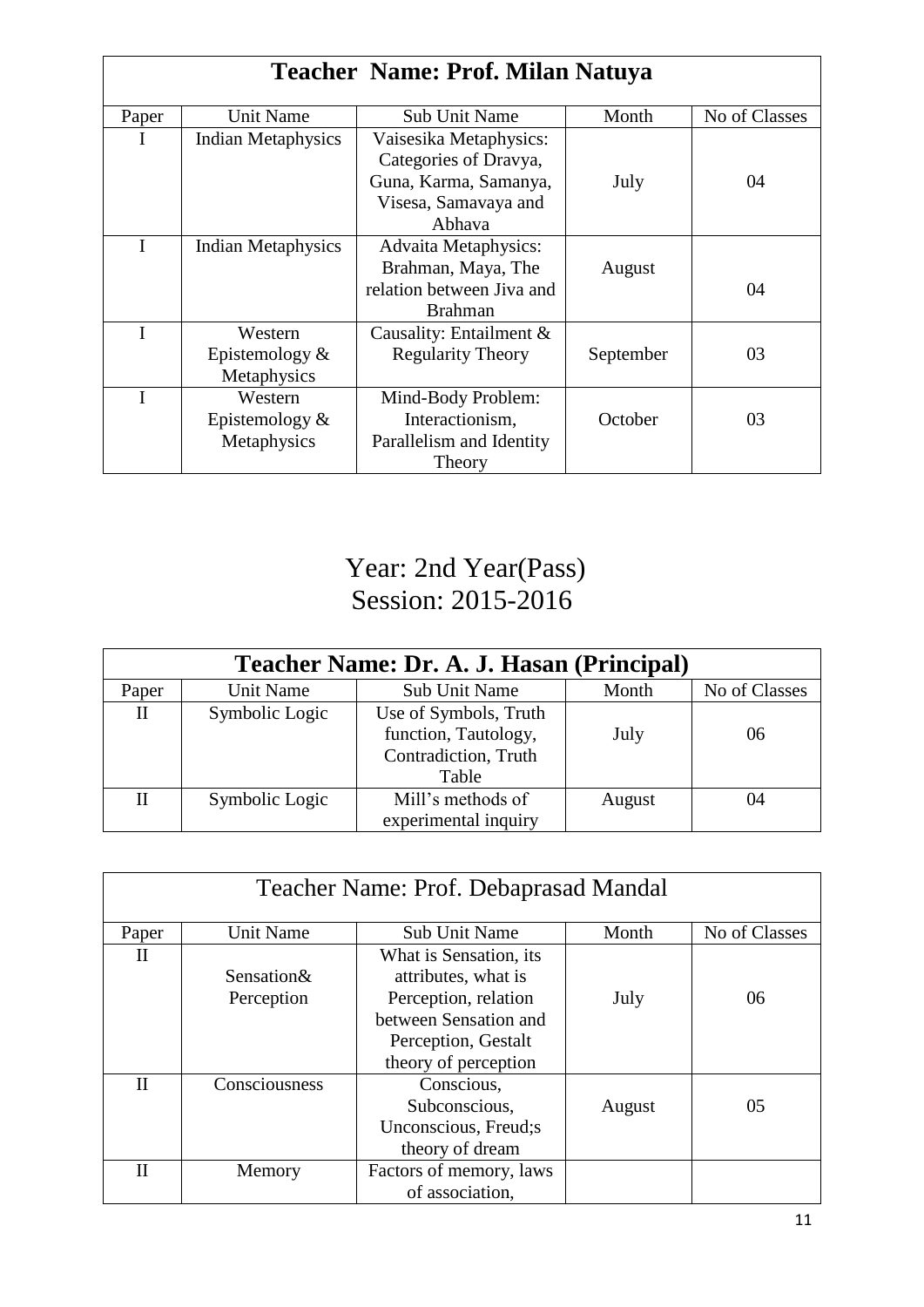|              |                       | Forgetfulness, Trial &      | September | 06 |
|--------------|-----------------------|-----------------------------|-----------|----|
|              |                       | Error theory, Pavlov        |           |    |
|              |                       | conditioned response        |           |    |
|              |                       | theory, Gestalt theory      |           |    |
| $\mathbf{I}$ | Intelligence          | Measurement of              |           |    |
|              |                       | Intelligence, I.Q., Binnet- | October   | 03 |
|              |                       | Simon test                  |           |    |
| Ш            | <b>Indian Ethics</b>  | Four Purusarthas, Theory    | November  | 04 |
|              |                       | of Karma, Carvaka ethics    |           |    |
| III          | <b>Indian Ethics</b>  | Buddhist four noble truth   | December  | 02 |
| III          | <b>Western Ethics</b> | Moral & Non-moral           |           |    |
|              |                       | action, Theories of         | January   | 03 |
|              |                       | Punishment                  |           |    |
| Ш            | <b>Western Ethics</b> | Utilitarianism (Bentham     |           |    |
|              |                       | & Mill) Deontological       | February  | 03 |
|              |                       | ethics-Kant                 |           |    |

| Teacher Name: Prof. Krishna Kanta Dey |                       |                           |           |               |
|---------------------------------------|-----------------------|---------------------------|-----------|---------------|
| Paper                                 | <b>Unit Name</b>      | <b>Sub Unit Name</b>      | Month     | No of Classes |
| H                                     | Western Logic         | Introduction topics,      |           |               |
|                                       |                       | Categorical propositions, | July      | 04            |
|                                       |                       | Immediate Inference       |           |               |
| $\mathbf{I}$                          | Western Logic         | Categorical Syllogism,    | August    | 04            |
|                                       |                       | Venn Diagram, fallacies   |           |               |
| III                                   | <b>Applied Ethics</b> | Concept of applied        |           |               |
|                                       |                       | ethics, killing, suicide, | September | 02            |
|                                       |                       | euthanasia                |           |               |
| III                                   | <b>Applied Ethics</b> | Famine, affluence and     |           |               |
|                                       |                       | morality, environmental   | November  | 03            |
|                                       |                       | ethics, deep ecology      |           |               |

| Teacher Name: Prof. Milan Natuya |           |                                                                                        |        |               |
|----------------------------------|-----------|----------------------------------------------------------------------------------------|--------|---------------|
| Paper                            | Unit Name | Sub Unit Name                                                                          | Month  | No of Classes |
| Ш                                | Religion  | Argument for the<br>existence of God,<br>Problem of evil and<br>suffering              | July   | 03            |
| Ш                                | Religion  | Ground for disbelief in<br>God, sociological theory<br>of Durkheim, Freudion<br>theory | August | 04            |

Year: 3rd Year(Pass) Session: 2015-2016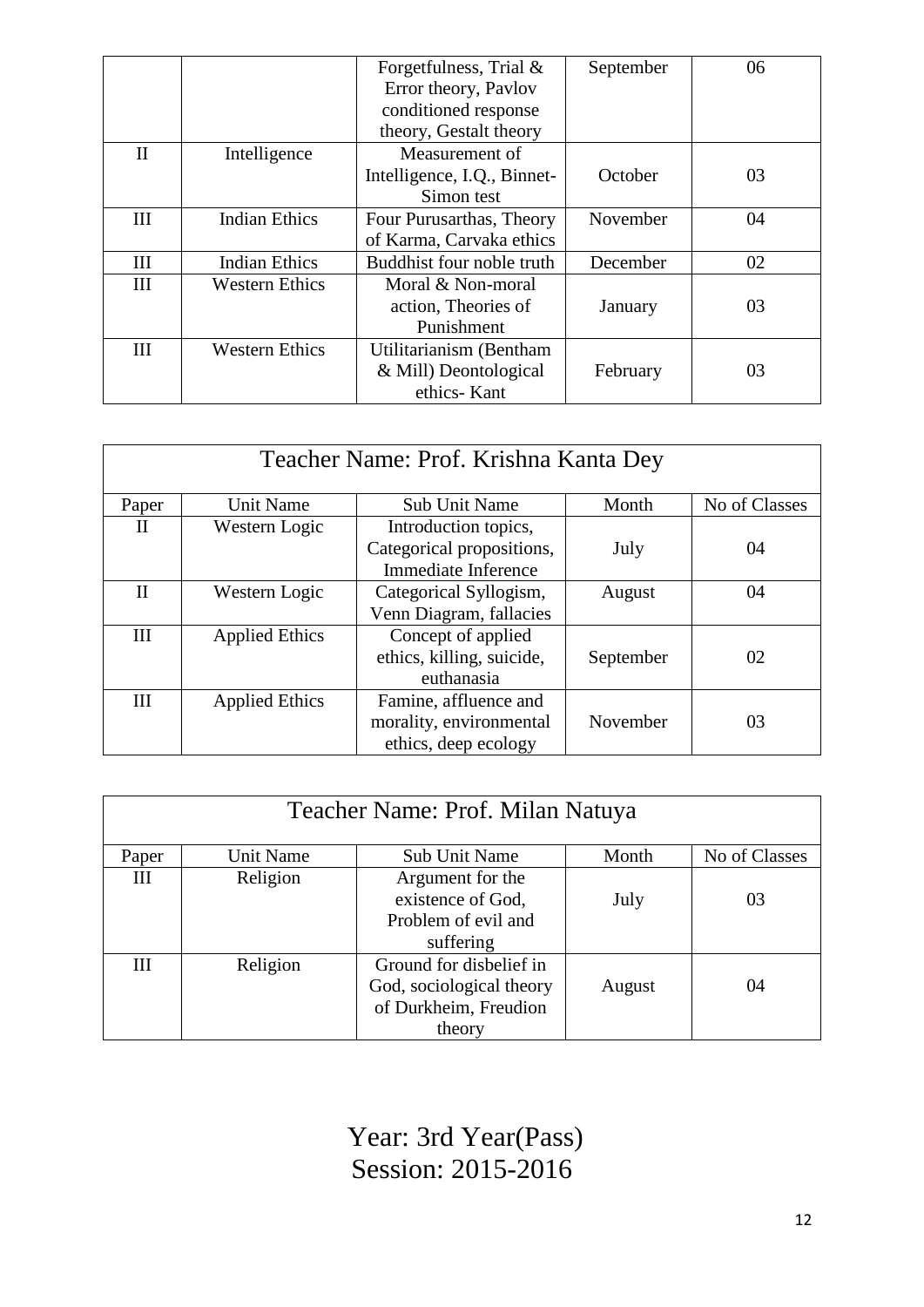| <b>Teacher Name: Prof. DebaprasadMandal</b> |                                                          |                                                             |              |                       |  |
|---------------------------------------------|----------------------------------------------------------|-------------------------------------------------------------|--------------|-----------------------|--|
| Paper                                       | <b>Unit Name (Topic)</b>                                 | <b>Sub Unit Name</b>                                        | <b>Month</b> | <b>No. of Classes</b> |  |
| $IV-B$                                      | Contemporary Indian<br>Thoughts: Swami<br>Vivekananda    | Swami Vivekananda: Nature of Man,<br>Nature of Religion     | July         | 05                    |  |
| $IV-B$                                      | Contemporary Indian<br>Thoughts: Swami<br>Vivekananda    | The idea of universal religion,<br><b>Practical Vedanta</b> | August       | 09                    |  |
| IV                                          | Contemporary Indian<br>Thoughts:<br>M.K. Gandhi          | Nature of Man, Satyagraha, theory of<br>trusteeship         | September    | 05                    |  |
|                                             | Contemporary Indian<br>Thoughts:<br><b>B.R.</b> Ambedkar | Critique of Social evils, Dalit movement                    | October      | 04                    |  |

 $\overline{1}$ 

| <b>Teacher Name: Prof. Krishna KantaDey</b> |                                  |                                                                         |              |                       |  |
|---------------------------------------------|----------------------------------|-------------------------------------------------------------------------|--------------|-----------------------|--|
| Paper                                       | <b>Unit Name (Topic)</b>         | <b>Sub Unit Name</b>                                                    | <b>Month</b> | <b>No. of Classes</b> |  |
| IV                                          | Social & Political<br>Philosophy | Primary Concepts: Society, Community,<br>Association, Institution       | July         | 03                    |  |
|                                             | Social & Political<br>Philosophy | Social Groups: Its different forms                                      | August       | 02                    |  |
| IV                                          | Social & Political<br>Philosophy | Family: Its different forms                                             | September,   | 02                    |  |
|                                             | Social & Political<br>Philosophy | Social class and cast: Principles of class and<br>cast                  | November     | 02                    |  |
|                                             | Social & Political<br>Philosophy | Marxist conception of class, class attitudes<br>and class consciousness | December     | 02                    |  |

| <b>Teacher Name: Prof. Milan Natuya</b> |                                  |                                                                                |          |                       |
|-----------------------------------------|----------------------------------|--------------------------------------------------------------------------------|----------|-----------------------|
| Paper                                   | <b>Unit Name (Topic)</b>         | <b>Sub Unit Name</b>                                                           | Month    | <b>No. of Classes</b> |
| IV                                      | Social & Political<br>Philosophy | Social Codes: Religious & Moral Codes;<br>Custom & Law; Culture & Civilization | January  | 05                    |
| IV                                      | Social & Political<br>Philosophy | Political Ideals: Democracy; its different<br>Forms                            | February | 04                    |